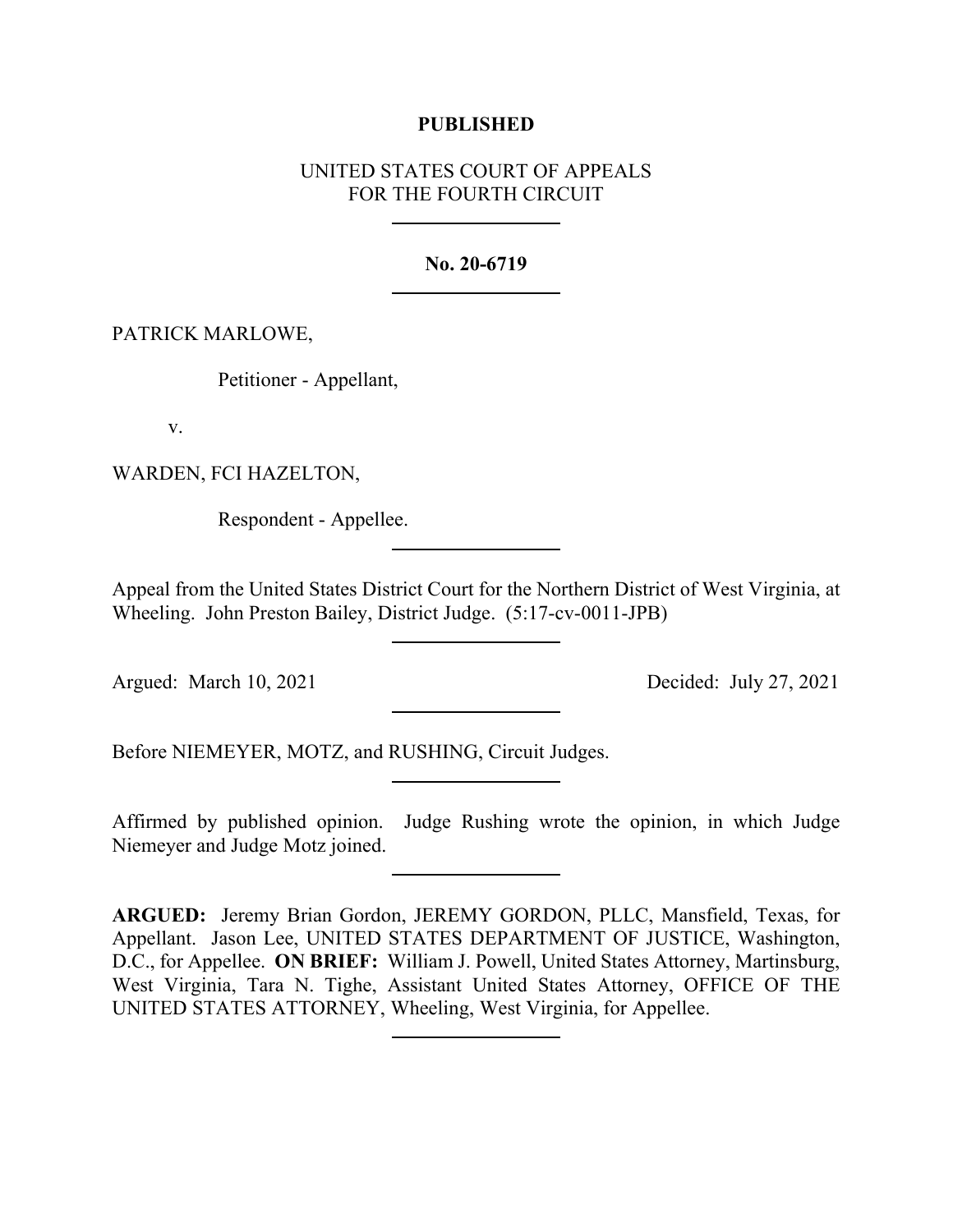RUSHING, Circuit Judge:

Patrick Marlowe appeals the district court's dismissal of his 28 U.S.C. § 2241 habeas petition. Section 2241 is not available to Marlowe, a federal prisoner, unless a 28 U.S.C. § 2255 motion would be "inadequate or ineffective" to test the legality of his detention. 28 U.S.C. § 2255(e). Relevant here, under this Court's precedent a Section 2255 motion can prove inadequate or ineffective only if, when Marlowe was convicted, the settled law of the Supreme Court or the circuit in which he was convicted established the legality of his conviction. Our cases and an examination of the habeas remedy demonstrate that, to satisfy this requirement, a prisoner must show that binding precedent previously foreclosed the argument he later presses to collaterally attack his conviction. Because Marlowe cannot so demonstrate, the district court lacked jurisdiction to entertain his petition.

I.

### A.

Marlowe supervised corrections officers working the second shift at the county jail in Wilson County, Tennessee. *United States v. Conatser*, 514 F.3d 508, 514 (6th Cir. 2008). Marlowe, in his own words, ran "a different kind of shift." *Id.* (internal quotation marks omitted). He and his officers "would strike and kick inmates who were loud, obnoxious, or uncooperative and would conceal their unjustified use of force through the denial of medical care and the falsification of incident reports." *Id.*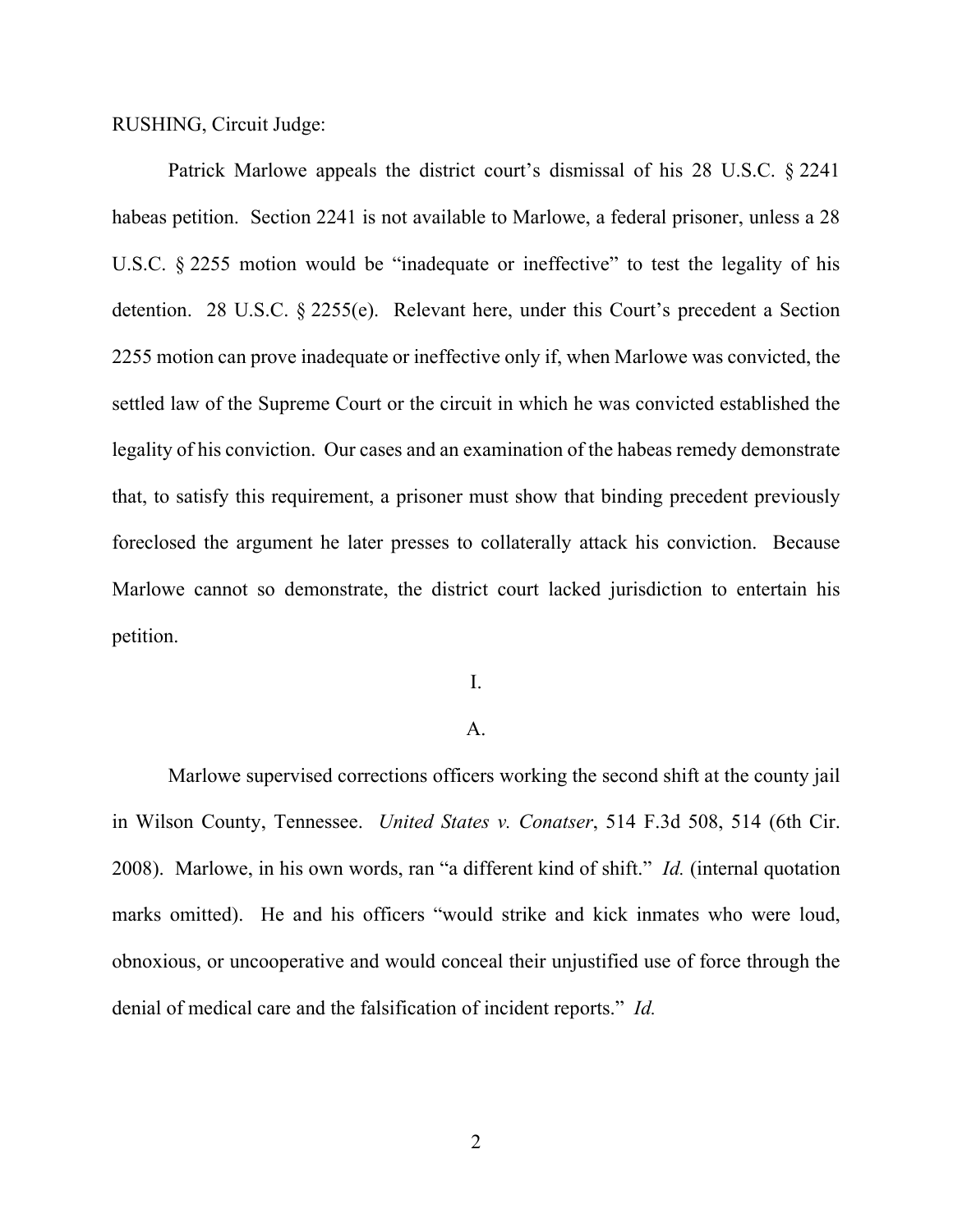This appeal concerns Marlowe's complicity in the death of detainee Walter Kuntz. We briefly summarize the relevant facts as recounted by the Sixth Circuit when it affirmed Marlowe's resulting prison sentence. *Id.* at 516–518.

On January 13, 2003, authorities booked Kuntz into Marlowe's jail after he left the scene of a minor automobile accident. His blood alcohol level registered approximately .26. Kuntz soon began causing a ruckus in his cell. When Kuntz ignored commands to stop, Marlowe "punched Kuntz in the left side of his head, threw him toward the wall, and kicked, punched, and kneed Kuntz in the rib area." *Id.* at 516. Kuntz calmed down briefly before again banging on his cell door. Marlowe reentered Kuntz's cell and "struck Kuntz in the left temple area, knocking him down, and then punched and kicked Kuntz some more." *Id.* Another officer sprayed Kuntz with a chemical agent as the officers left the cell.

Kuntz was quiet for a time before again yelling and kicking the cell door. Marlowe instructed one of his subordinates to "take care of the situation." *Id.* (internal quotation marks omitted). The subordinate returned to Kuntz's cell with other officers. As Kuntz backed away, an officer "pushed him onto the bench next to the wall," with the right side of Kuntz's head facing the officer and the left side four or five inches from the wall. *Id.* The officer delivered "three or four 'full power' punches to the right side of Kuntz's head. Each time, the left side of Kuntz's head bounced off the wall and made a 'cracking sound.' The officers left Kuntz holding his head and moaning. [The officer] told Marlowe he had 'taken care of it.'" *Id.* at 516–517.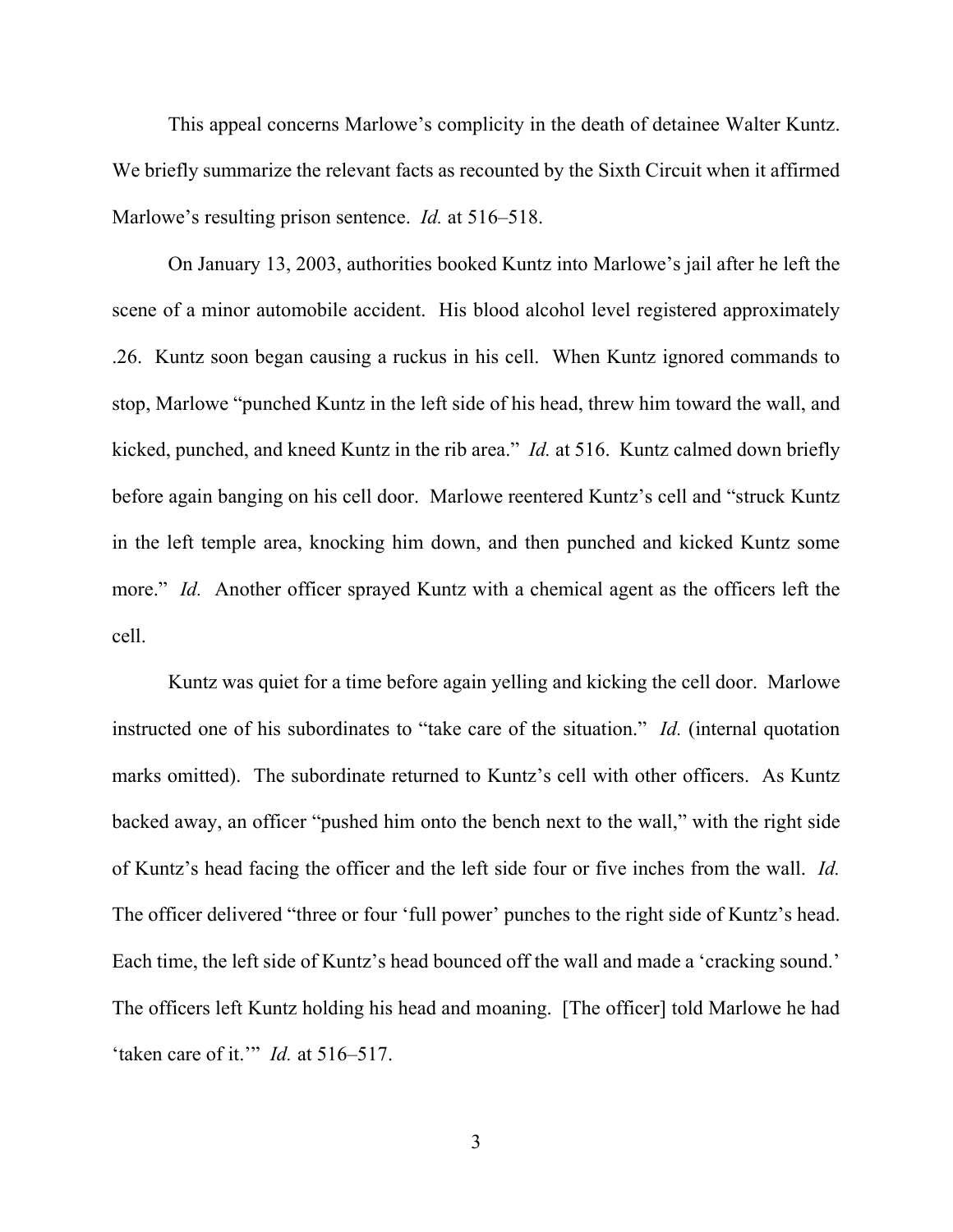Over the following hours, the officers observed Kuntz lying unconscious in his own vomit and learned that he had undergone brain surgery a year or two earlier. Though Kuntz was unresponsive, Marlowe did not request medical attention. Instead, Marlowe and a subordinate "tried to rouse him by shaking him, patting him, and pouring a bucket of ice water over him." *Id.* at 517. Kuntz did not respond. The officers used ammonia smelling salts to no avail, noticing instead "that Kuntz would stop breathing until the salts were taken away." *Id.* Yet medical care went unsolicited. Another check on Kuntz found him lying down with his eyes open and unresponsive "to being shaken or having a light shone in his eyes." *Id.* A subordinate alerted Marlowe; he took no action.

Approximately six hours after Kuntz's last beating, the officers called an ambulance. The responding EMTs determined that Kuntz "was a level three on the level of consciousness scale—the same level as a deceased person." *Id.* The EMTs believed they were responding to a case of possible alcohol poisoning, and no one disabused them of that notion. Rather than being airlifted to a trauma center for a possible head injury, Kuntz went to a local medical center. Only following a brain scan was Kuntz flown to a trauma center. His condition was beyond repair:

A neurosurgeon evaluated Kuntz, who was on a ventilator and had no brain stem reflexes. The doctor concluded that Kuntz had a very large subdural hematoma that had caused irreversible brain damage. He added that Kuntz's low body temperature had exacerbated his condition because it interfered with normal clotting. Kuntz died when he was removed from the ventilator two days later.

Several doctors testified at trial that Kuntz's head injuries were consistent with blunt force trauma, and that such injuries are generally treatable if medical attention is sought in the first hours after a brain injury. It was also explained that within an hour of injury a person with a subdural hematoma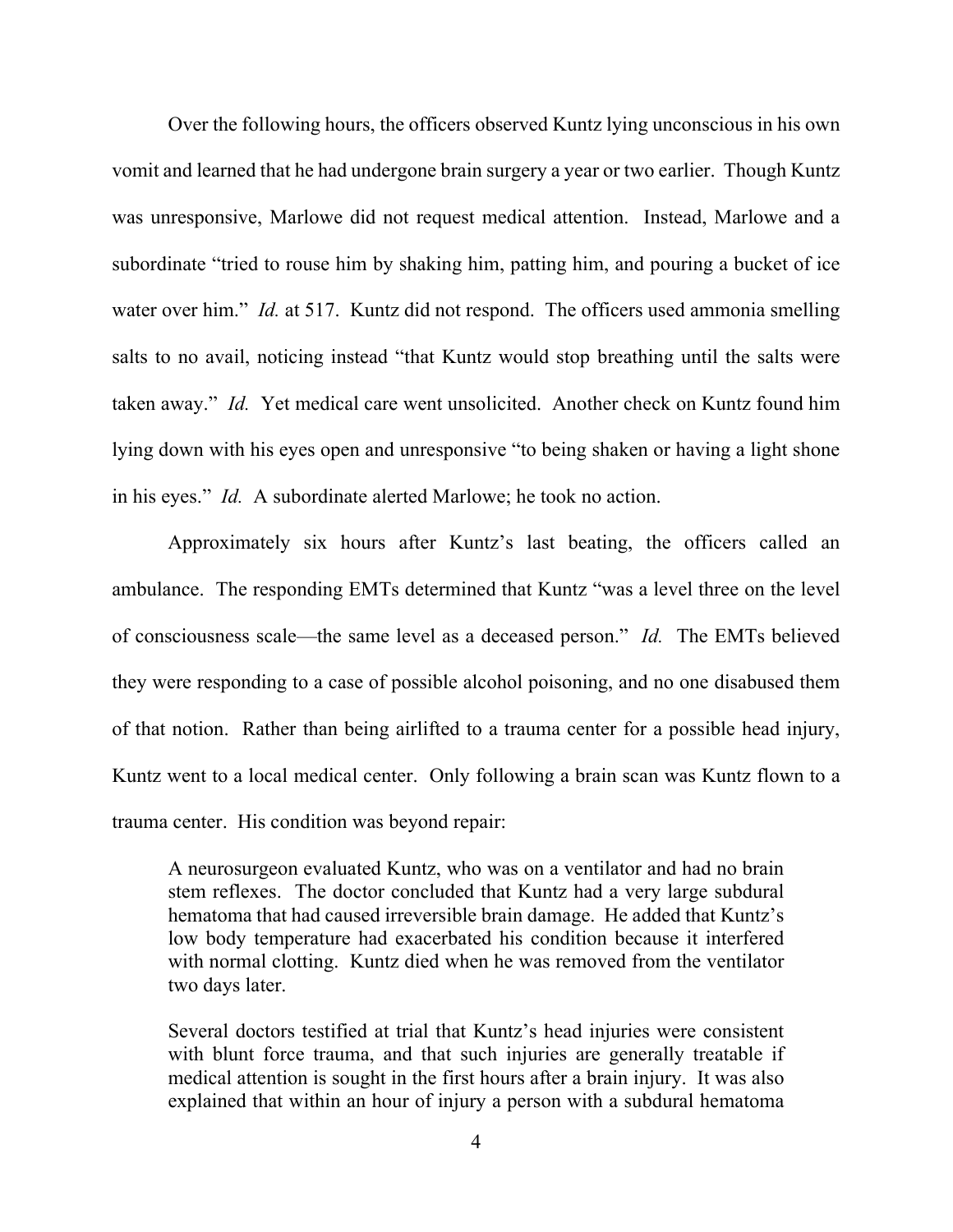would start to experience a progression of symptoms such as dizziness, headache, nausea, vomiting, sleepiness, lethargy, and eventually unresponsiveness.

*Id.* at 517–518 (footnote omitted).

B.

A federal grand jury indicted Marlowe and other officers for depriving detainees and prisoners of their rights secured by the Constitution or laws of the United States in violation of 18 U.S.C. § 242 and conspiring to do so in violation of 18 U.S.C. § 241. Counts Two and Three charged Marlowe in Kuntz's death. Count Two encompassed the assault, while Count Three faulted Marlowe for depriving Kuntz of necessary medical care. Both arose under 18 U.S.C. § 242, which authorizes escalating penalties depending on the resulting harm: "if bodily injury results from the acts committed in violation of" the statute, the maximum sentence is 10 years' imprisonment, but "if death results from the acts," the defendant may be sentenced to life imprisonment.<sup>[1](#page-4-0)</sup> Counts Two and Three each alleged that Marlowe's actions resulted in both Kuntz's bodily injury and his death.

<span id="page-4-0"></span> $<sup>1</sup>$  In full, 18 U.S.C. § 242 provides:</sup>

Whoever, under color of any law, statute, ordinance, regulation, or custom, willfully subjects any person in any State, Territory, Commonwealth, Possession, or District to the deprivation of any rights, privileges, or immunities secured or protected by the Constitution or laws of the United States, or to different punishments, pains, or penalties, on account of such person being an alien, or by reason of his color, or race, than are prescribed for the punishment of citizens, shall be fined under this title or imprisoned not more than one year, or both; and if bodily injury results from the acts committed in violation of this section or if such acts include the use, attempted use, or threatened use of a dangerous weapon, explosives, or fire, shall be fined under this title or imprisoned not more than ten years, or both;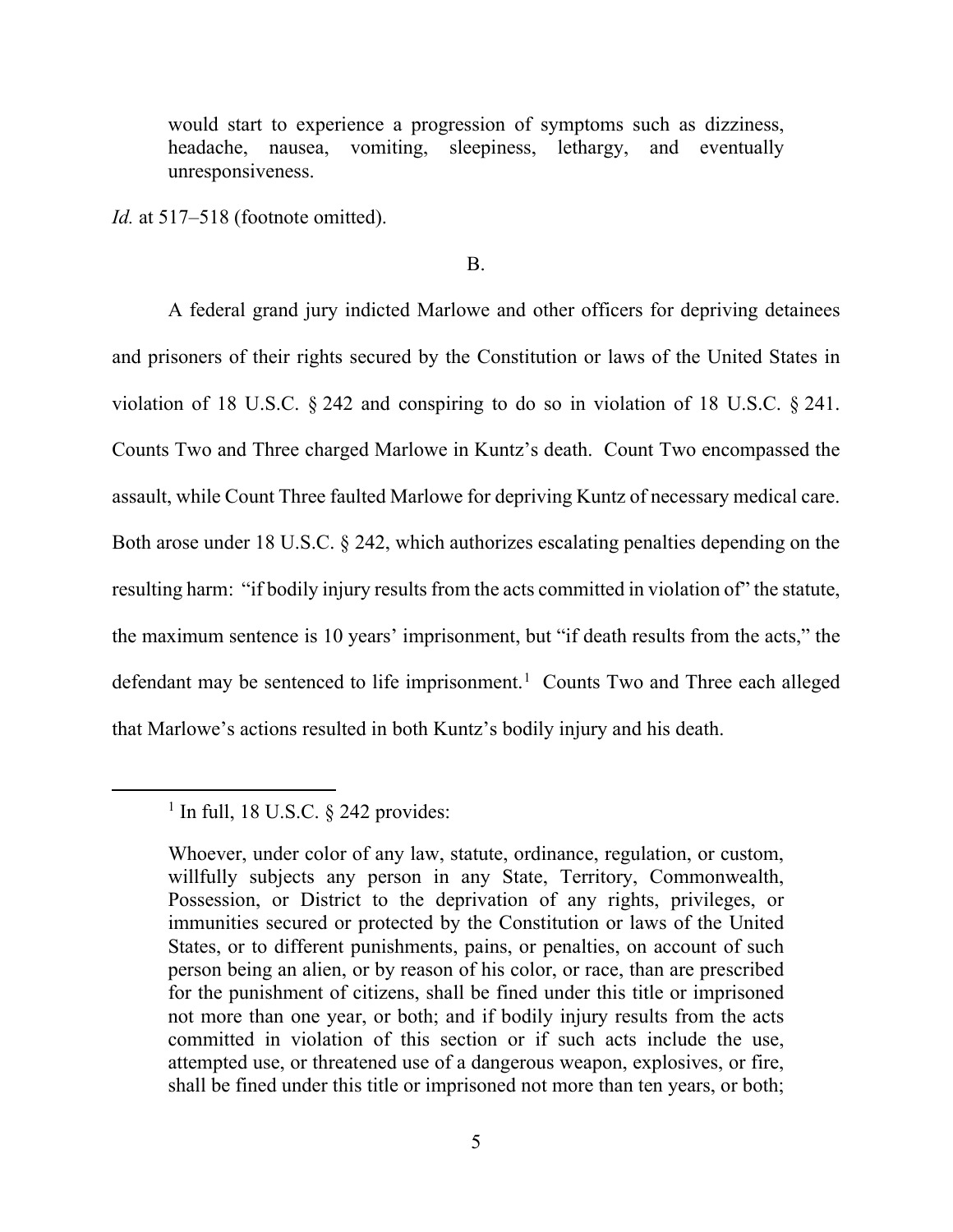While some of his codefendants pleaded guilty (and testified against him), Marlowe opted for trial. At the close of evidence, the district court instructed the jury on the "death results" element in Counts Two and Three:

For Counts Two and Three, you also must decide whether the government has proved beyond a reasonable doubt that Walter Kuntz's death resulted from the conduct of Defendant Marlowe.

The government need only prove that bodily injury or death was a natural and foreseeable result of the defendant's conduct. The government does not need to prove that a defendant intended to cause bodily injury or death or that a defendant's acts were the direct, immediate or sole cause of bodily injury or death.

J.A. 46–47. The jury convicted Marlowe of seven of the eight counts charged. On Count Two, the jury found Marlowe guilty and that bodily injury—but not death—resulted from the assault on Kuntz. On Count Three, the jury found Marlowe guilty and that both bodily injury and death resulted from withholding medical care. The court sentenced Marlowe to life imprisonment on Count Three and concurrent sentences of 10 years on the other counts. Without challenging his convictions, Marlowe appealed only the life sentence, which the Sixth Circuit affirmed. *Conatser*, 514 F.3d at 528.

In 2009, Marlowe moved to vacate, set aside, or correct his conviction and sentence under 28 U.S.C. § 2255. He claimed that his trial counsel rendered constitutionally ineffective representation by failing to correctly calculate and advise him of his sentencing

and if death results from the acts committed in violation of this section or if such acts include kidnapping or an attempt to kidnap, aggravated sexual abuse, or an attempt to commit aggravated sexual abuse, or an attempt to kill, shall be fined under this title, or imprisoned for any term of years or for life, or both, or may be sentenced to death.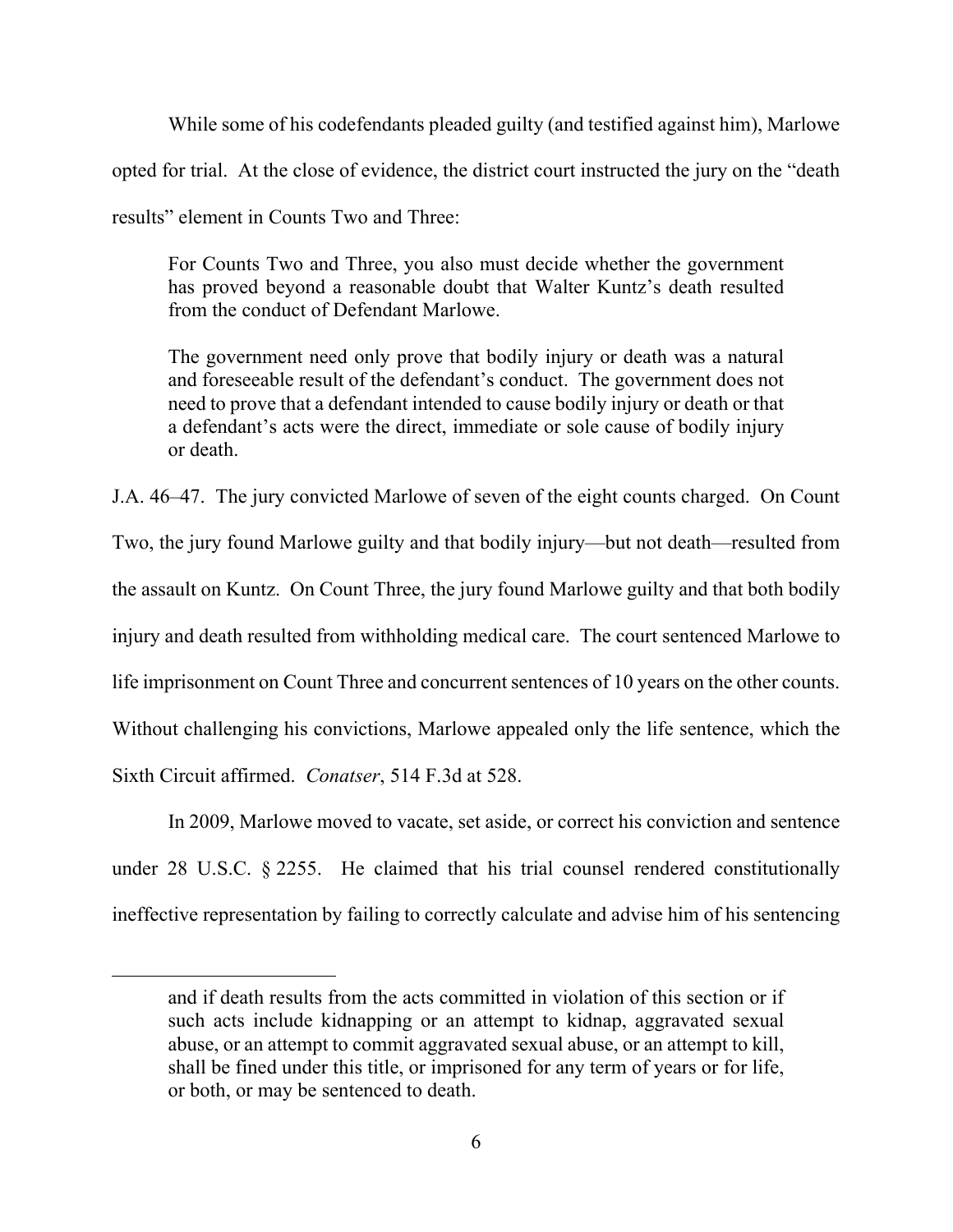exposure and to recommend that he accept the Government's plea offer. The district court denied the motion and declined to issue a certificate of appealability, as did the Sixth Circuit.

C.

In July 2017, Marlowe filed the 28 U.S.C. § 2241 habeas petition underlying this appeal.<sup>[2](#page-6-0)</sup> In support, Marlowe invokes the Supreme Court's 2014 decision in *Burrage v. United States*, 571 U.S. 204 (2014). There, the Supreme Court interpreted a statute imposing a 20-year mandatory minimum sentence for drug offenses where "death or serious bodily injury results from the use of [the illegal] substance." 21 U.S.C. § 841(b)(1)(C); *see also Burrage*, 571 U.S. at 208–210. The Court held that the "death results" element requires a showing of but-for causation. *Burrage*, 571 U.S. at 218–219. The Court embraced the traditional understanding reflected in the Model Penal Code that "when a crime is defined in terms of conduct causing a particular result," it at a minimum requires that the conduct be "an antecedent but for which the result in question would not have occurred." *Id.* at 211 (quoting ALI, Model Penal Code § 2.03(1)(a) & Explanatory Note (1985)).

Marlowe contends that the jury instructions in his case ran afoul of *Burrage* because the jury was not asked to decide whether Kuntz would have lived but for Marlowe's

<span id="page-6-0"></span><sup>&</sup>lt;sup>2</sup> Though Marlowe was convicted in the Middle District of Tennessee, he is serving his sentence at Federal Correctional Institution, Hazelton in West Virginia. Because Section 2241 habeas petitions "must be filed in the jurisdiction where the federal petitioner is detained," Marlowe's appeal is properly before this Court. *Hahn v. Moseley*, 931 F.3d 295, 300 (4th Cir. 2019); *see also* 28 U.S.C. § 2241(a).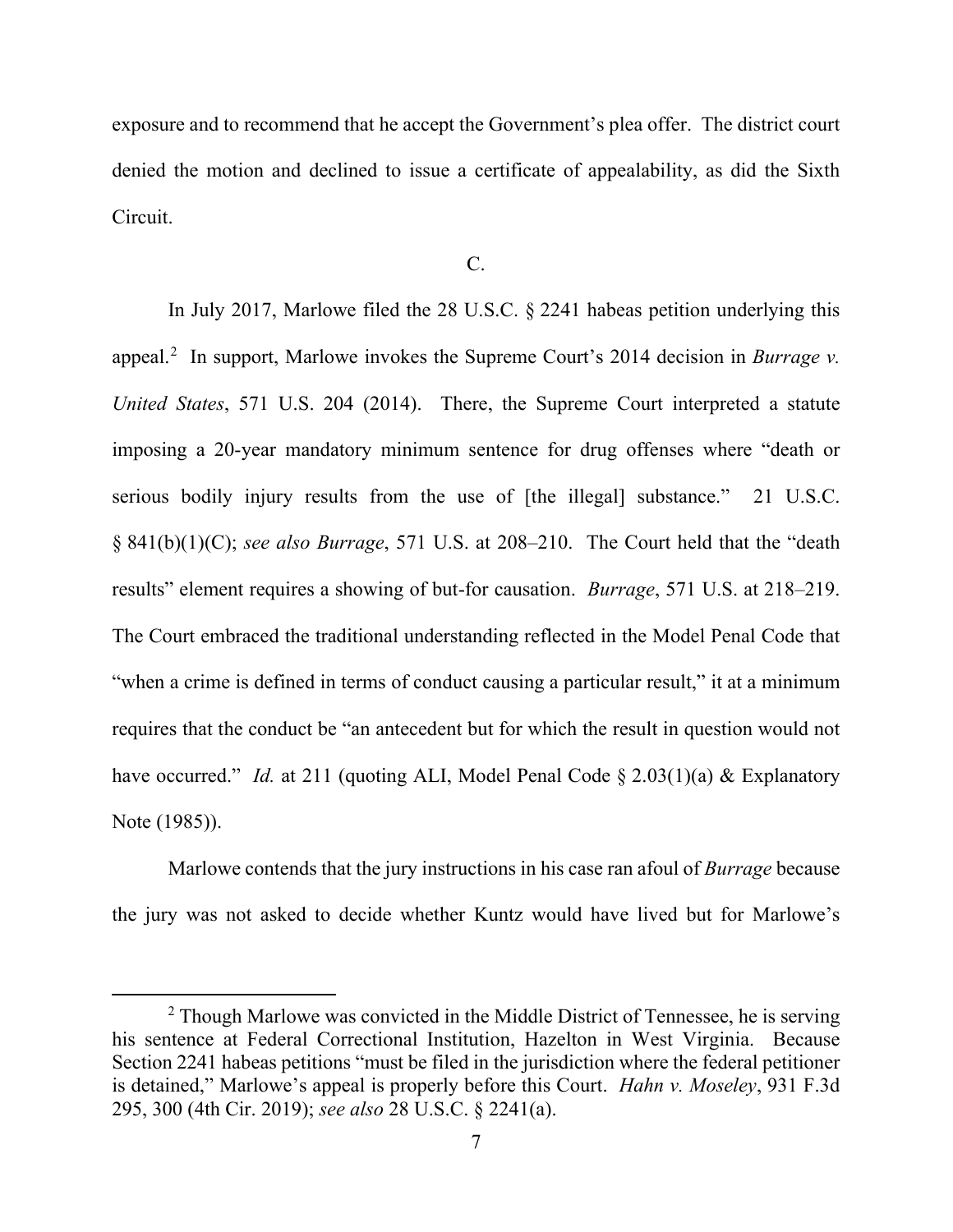conduct but rather was instructed that Marlowe's acts need not have been "the direct . . . cause" of Kuntz's death*.* The Government moved to dismiss the petition for lack of jurisdiction, arguing that Marlowe was not entitled to invoke Section 2241 because he had not shown, pursuant to the so-called "savings clause" of 28 U.S.C. § 2255(e), that a Section 2255 motion would be "inadequate or ineffective to test the legality of his detention." 28 U.S.C. § 2255(e);*see also In re Vial*, 115 F.3d 1192, 1194 (4th Cir. 1997) (en banc) (federal prisoners "are required to bring collateral attacks challenging the validity of their judgment and sentence by filing a motion to vacate sentence pursuant to [Section] 2255").

The district court granted the motion to dismiss. *Marlowe v. Warden, FCI Hazelton*, No. 5:17-CV-111, 2020 WL 2043807 (N.D. W. Va. Apr. 28, 2020). The court recognized that, when evaluating claims under the savings clause, it must apply the procedural law of this Circuit and the substantive law of the circuit where the petitioner was convicted. Looking to the law of the Sixth Circuit, the district court observed that the circuit has applied *Burrage* retroactively on collateral review. *Id.* at \*3–4. The court also observed that the Sixth Circuit's savings-clause jurisprudence requires a prisoner to prove he is "actually innocent," meaning that applying the retroactive rule "make[s] it more likely than not that no reasonable juror would have convicted him." *Id.* at \*5 (citing *Harrington v. Ormond*, 900 F.3d 246, 249 (6th Cir. 2018)). Thinking it would be incongruous for Marlowe to escape this requirement by virtue of being confined in the Fourth Circuit, the district court determined that Marlowe "should be required to show the actual innocence standard of the Sixth Circuit." *Id.* Marlowe failed to make that showing, the district court reasoned, because (1) even extending *Burrage* to 18 U.S.C. § 242, the jury instructions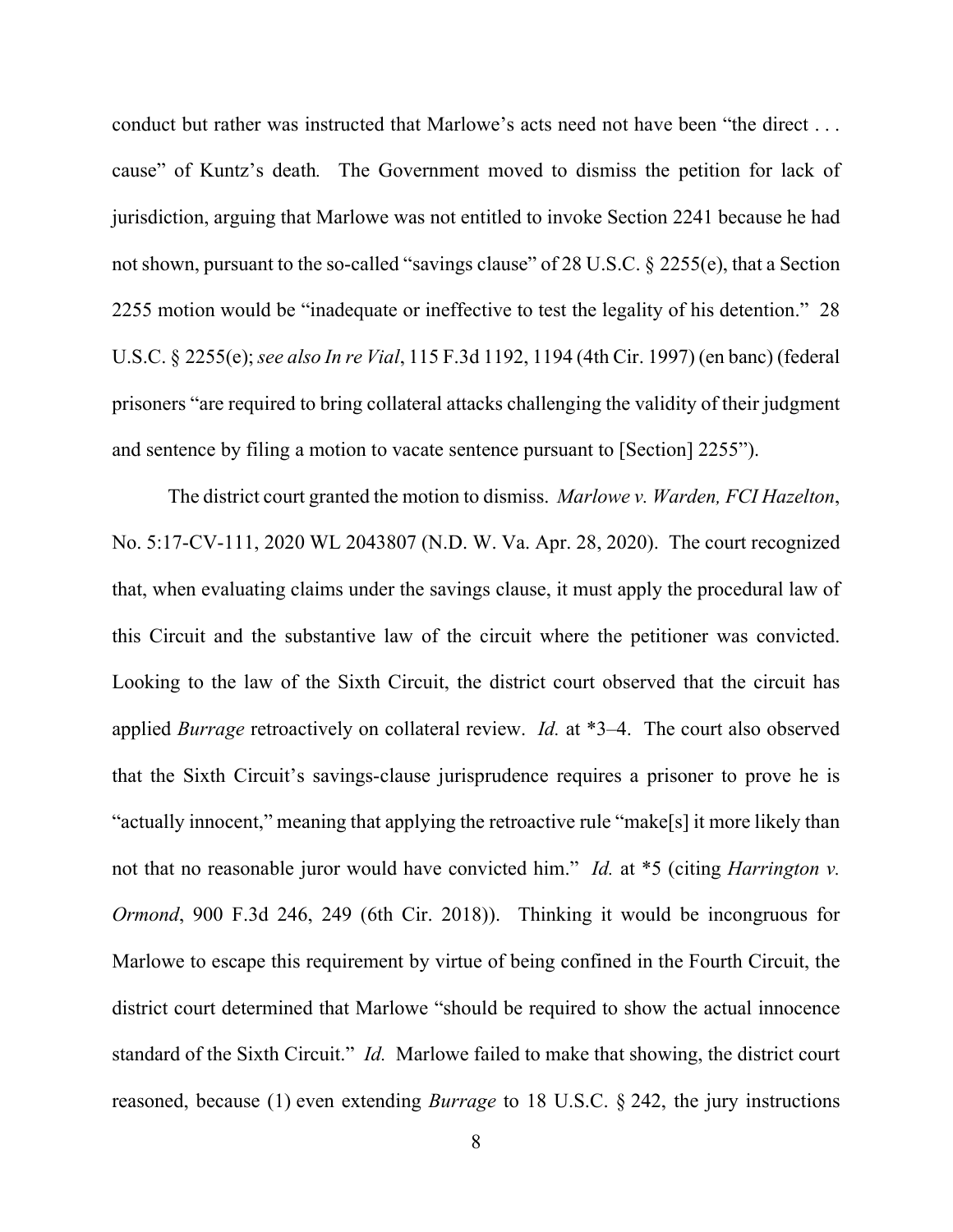were correct and (2) the evidence and verdict demonstrated that Marlowe's withholding of medical care was the sole proximate cause of Kuntz's death. *Id.* at \*6–7.

Marlowe timely appealed. He contends that after *Burrage* the causation jury instruction in his case was fatally flawed and the district court further erred by requiring him to satisfy the Sixth Circuit's actual-innocence standard. The Government urges us to affirm the district court's reasoning but also emphasizes that no binding precedent from the Sixth Circuit or the Supreme Court foreclosed Marlowe—at trial, on direct appeal, or in his initial Section 2255 motion—from making the argument he now attempts to advance.

II.

Marlowe bears the burden to establish the inadequacy or ineffectiveness of 28 U.S.C. § 2255 so that he may proceed with his Section 2241 habeas petition. *Farkas v. Butner*, 972 F.3d 548, 553 (4th Cir. 2020). Whether he has done so is a jurisdictional question we review de novo. *Ham v. Breckon*, 994 F.3d 682, 688 (4th Cir. 2021).

#### A.

Federal prisoners generally must use the remedy-by-motion mechanism provided in 28 U.S.C. § 2255 to challenge their convictions or sentences. *Farkas*, 972 F.3d at 554; *In re Vial*, 115 F.3d at 1194. Section 2255 "afford[s] every federal prisoner the opportunity to launch at least one collateral attack to any aspect of his conviction or sentence." *Prost v. Anderson*, 636 F.3d 578, 583 (10th Cir. 2011) (Gorsuch, J.). But after a prisoner, like Marlowe, has filed one unsuccessful Section 2255 motion, "he may not file another except under very limited circumstances." *Lester v. Flournoy*, 909 F.3d 708, 710 (4th Cir. 2018). Specifically, before filing a "second or successive motion," the prisoner must receive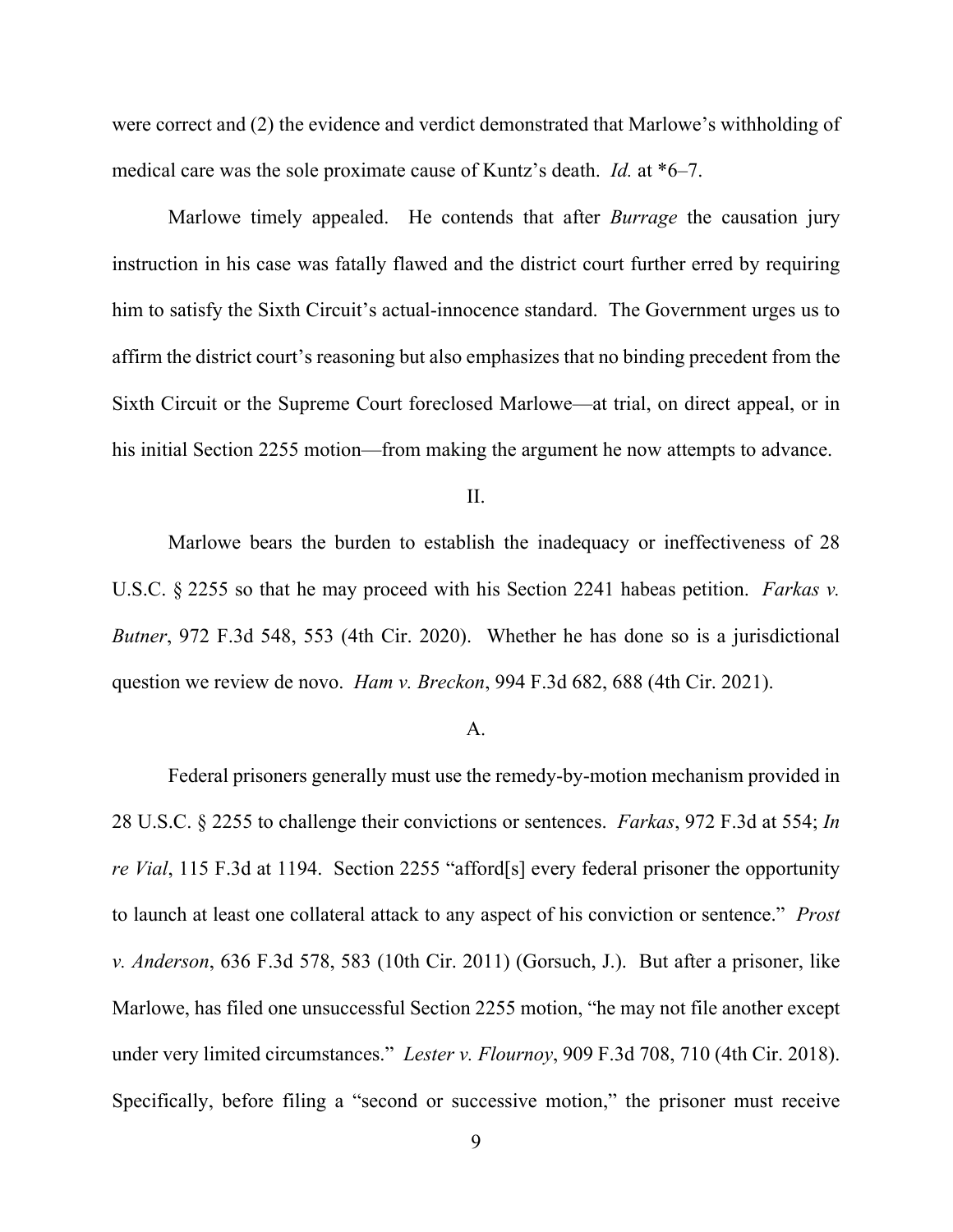permission from the court of appeals by making a prima facie showing that either (1) "newly discovered evidence" proves he was not guilty of his offense or (2) a "previously unavailable" "new rule of constitutional law, made retroactive to cases on collateral review by the Supreme Court," entitles him to relief. 28 U.S.C. § 2255(h); *see also id.* § 2244(b). These restrictions do not permit a second petition for a new statutory construction, like Marlowe advances here. *See Lester*, 909 F.3d at 711.

Congress has provided one exception to this general rule. Section 2255(e)'s savings clause permits a prisoner to file a traditional Section 2241 habeas petition if it "appears that the [Section 2255] remedy by motion is inadequate or ineffective to test the legality of his detention." 28 U.S.C. § 2255(e). The Section 2255 remedy "is not rendered inadequate or ineffective merely because an individual has been unable to obtain relief under that provision, or because an individual is procedurally barred from filing a [Section] 2255 motion." *In re Vial*, 115 F.3d at 1194 n.5 (internal citations omitted). Nevertheless, our Court has held that, in "limited circumstances," a prisoner otherwise unable to file a second or successive Section 2255 petition may invoke the savings clause to seek relief under Section 2241. *In re Jones*, 226 F.3d 328, 333 (4th Cir. 2000). "[T]o prevent the exception from swallowing the rule" and "'effectively nullify[ing]'" Section 2255's limitations, "we have interpreted the 'savings clause' narrowly." *Farkas*, 972 F.3d at 556 (quoting *In re Jones*, 226 F.3d at 333).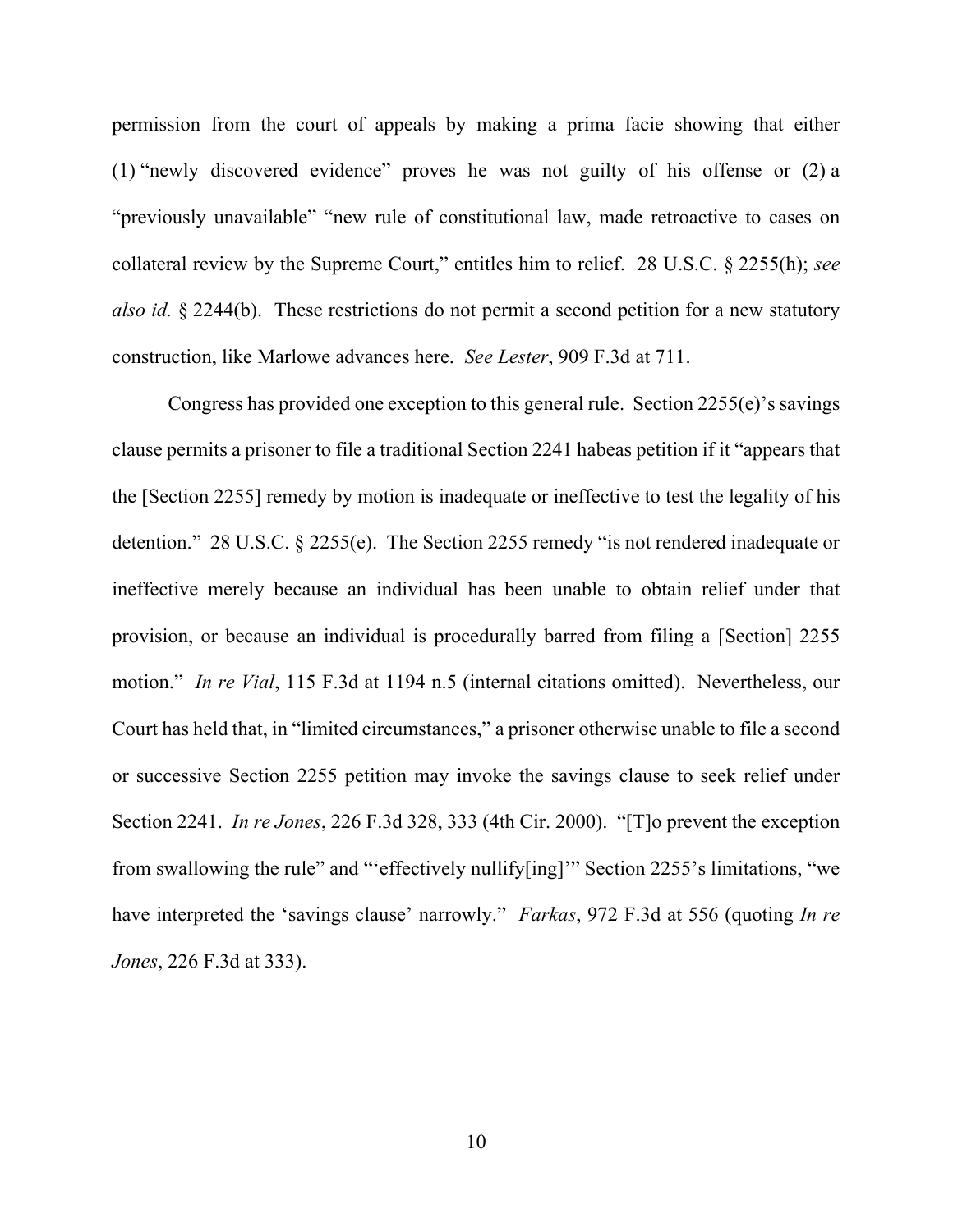Our Circuit has crafted a three-part test for determining whether a Section 2255 motion challenging a prisoner's conviction would prove "inadequate or ineffective."[3](#page-10-0) That test provides that Section 2255 is inadequate and ineffective to test the legality of a conviction when:

(1) at the time of conviction, settled law of this circuit or the Supreme Court established the legality of the conviction; (2) subsequent to the prisoner's direct appeal and first [Section] 2255 motion, the substantive law changed such that the conduct of which the prisoner was convicted is deemed not to be criminal; and (3) the prisoner cannot satisfy the gatekeeping provisions of [Section] 2255 because the new rule is not one of constitutional law.

*In re Jones*, 226 F.3d at 333–334. To resolve Marlowe's appeal, we need undertake only

the first inquiry. Before doing so, however, we must define its substance.

## B.

We have not previously had occasion to squarely address the meaning of our requirement that the "settled law of this circuit or the Supreme Court established the legality of the [prisoner's] conviction." *Id.* After reviewing *Jones*, cases applying its standard, and the statutory scheme governing habeas proceedings, we conclude that the first step of the *Jones* test requires a prisoner invoking Section 2255(e)'s savings clause to demonstrate that, at the time of his conviction, binding precedent from the Supreme Court or the circuit of conviction foreclosed the argument he contends entitles him to habeas relief.

<span id="page-10-0"></span><sup>&</sup>lt;sup>3</sup> Our Court has created a similar pathway for relief under the savings clause for prisoners who challenge the legality of their sentences. *See United States v. Wheeler*, 886 F.3d 415 (4th Cir. 2018). *Jones* controls here because Marlowe disputes the validity of his conviction, not "the length of a criminal sentence for an otherwise valid conviction." *Farkas*, 972 F.3d at 559–560.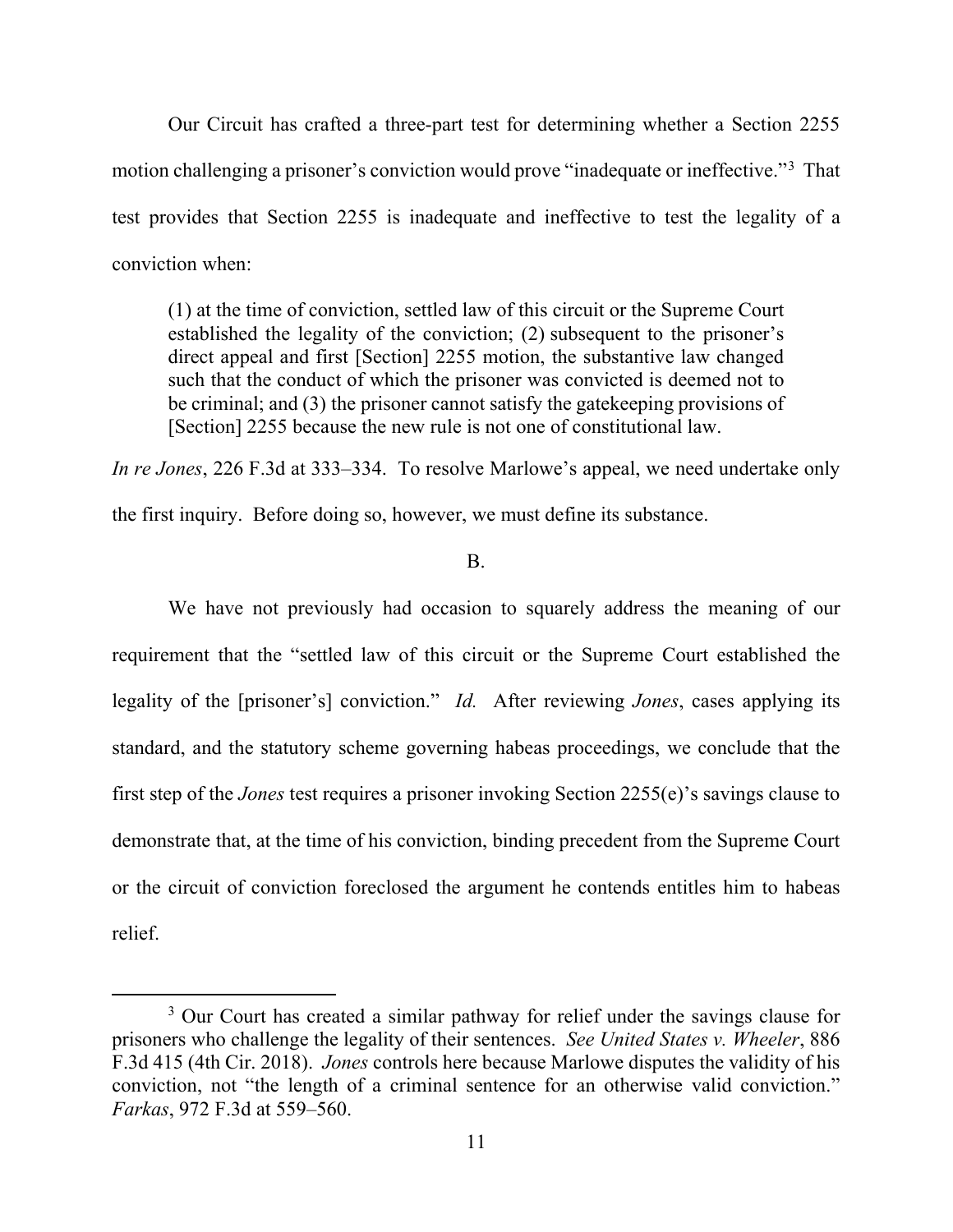We begin with *Jones*. Byron Jones had been convicted of violating 18 U.S.C.  $§ 924(c)(1)$ . At the time of his conviction, our cases allowed the Government to establish "use" of a firearm under Section  $924(c)(1)$  "by proving that 'the firearm was present for protection and to facilitate the likelihood of success [of a drug trafficking offense], whether or not it was actually used.'" *In re Jones*, 226 F.3d at 330 (alterations omitted) (quoting *United States v. Paz*, 927 F.2d 176, 179 (4th Cir. 1991)). Roughly two years later, the Supreme Court in *Bailey v. United States*, 516 U.S. 137 (1995), held that the Government "must prove active employment of a firearm in order to convict under the 'use' prong of [Section] 924(c)(1)." *In re Jones*, 226 F.3d at 330. As we explained, "[t]his holding overruled the prior law of this circuit," under which Jones had been convicted. *Id.*

Evaluating the meaning of the savings clause in this circumstance, we examined similar decisions from other circuits. In each case, "the court . . . noted that the prisoner's first [Section] 2255 motion was filed prior to the decision in *Bailey*, at a time when *it would have been futile* to challenge the then-prevailing interpretation of the 'use' prong of [Section] 924(c)(1)" in those circuits. *Id.* at 333 (emphasis added) (citing *In re Davenport*, 147 F.3d 605, 610–612 (7th Cir. 1998); *Triestman v. United States*, 124 F.3d 361, 376–380 (2d Cir. 1997); *In re Dorsainvil*, 119 F.3d 245, 251–252 (3d Cir. 1997)).[4](#page-11-0) This Court

<span id="page-11-0"></span><sup>4</sup> In a footnote, the Court also cited *Wofford v. Scott*, 177 F.3d 1236 (11th Cir. 1999), *overruled by McCarthan v. Dir. of Goodwill Indus.-Suncoast, Inc.*, 851 F.3d 1076 (11th Cir. 2017). That decision did not involve a *Bailey* claim but relied on the reasoning of those cases to fashion a savings-clause test requiring, among other things, that "circuit law squarely foreclosed" the claim "at the time it otherwise should have been raised in the petitioner's trial, appeal, or first [Section] 2255 motion." *Wofford*, 177 F.3d at 1244.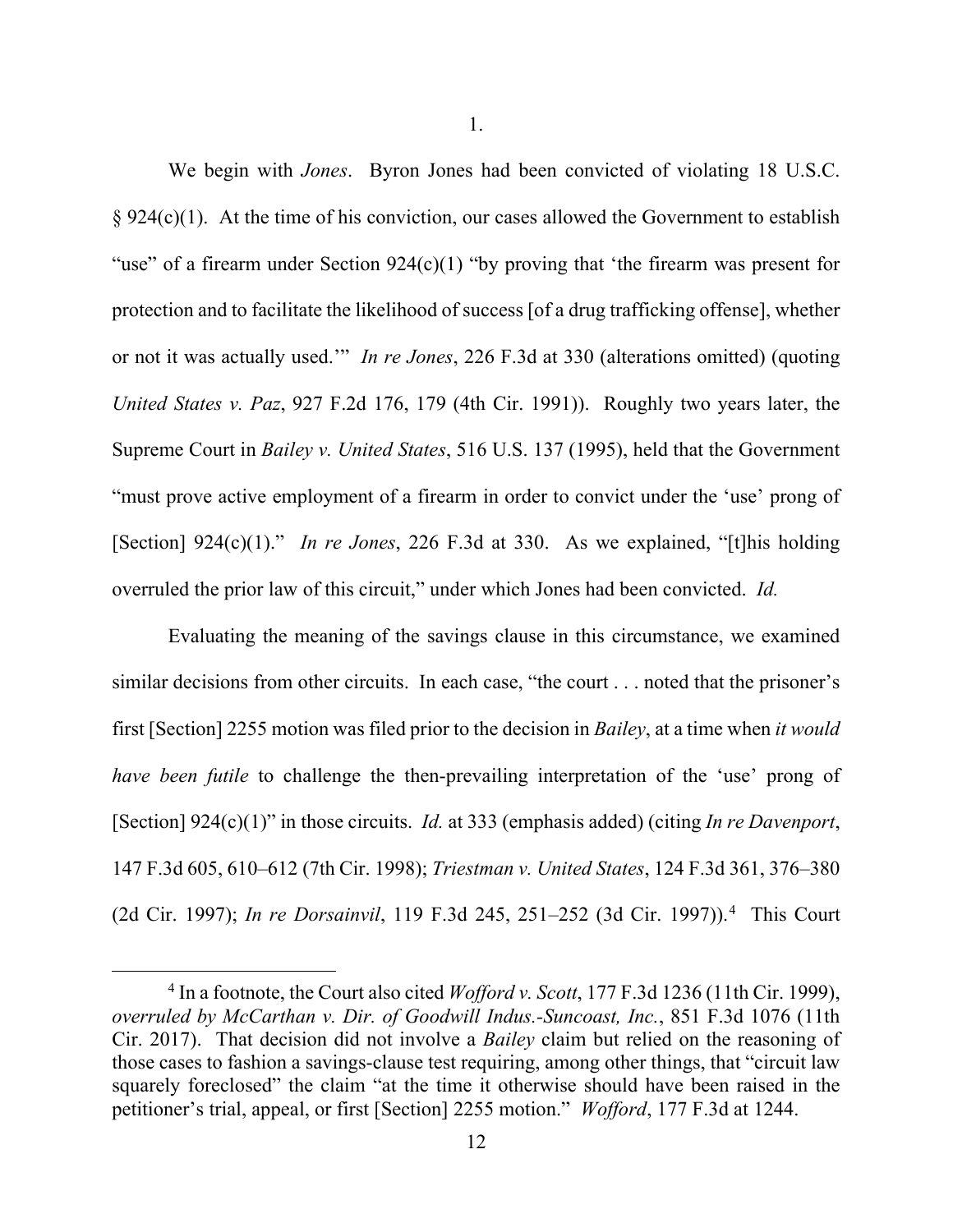"agree[d] with the rationale and holdings of th[o]se courts" and accordingly established the three-part test we use today. *Id.* Applying the first requirement of that test, the *Jones* Court explained that "[u]nder the settled law of this circuit at the time of Jones'[s] conviction," the discovery of four firearms in a locked closet was sufficient to support a conclusion that Jones "used" the guns for purposes of Section 924(c)(1). *Id.* at 334. In other words, before *Bailey*, circuit precedent foreclosed any argument by Jones that Section 924(c)(1) required active employment of a firearm.

This context informs our understanding of *Jones*'s requirement that "settled law" at the time of the prisoner's conviction "established the legality of the conviction." *Id.* at 333–334. The law was settled and adverse to the prisoners in *Jones* and the cases on which it relied because, at the time of their convictions, binding precedent foreclosed the statutory interpretation they later claimed undercut the legality of their convictions. In view of circuit precedent definitively interpreting the "use" prong of Section 924(c)(1) at the time of his conviction, it "would have been futile" for Jones to advance a contrary interpretation of the statute. *Id.* at 333. *Jones* is thus premised on the understanding that binding precedent previously prevented the prisoner from asserting the argument he later claims a change in the law has made available to him.

### 2.

Subsequent cases reinforce this interpretation. For example, in *United States v. Wheeler*, 886 F.3d 415 (4th Cir. 2018), this Court relied on *Jones* to fashion a savingsclause test for challenges to sentences. Convicted of various drug and firearm offenses, Wheeler faced an enhanced statutory mandatory minimum of 10 years' imprisonment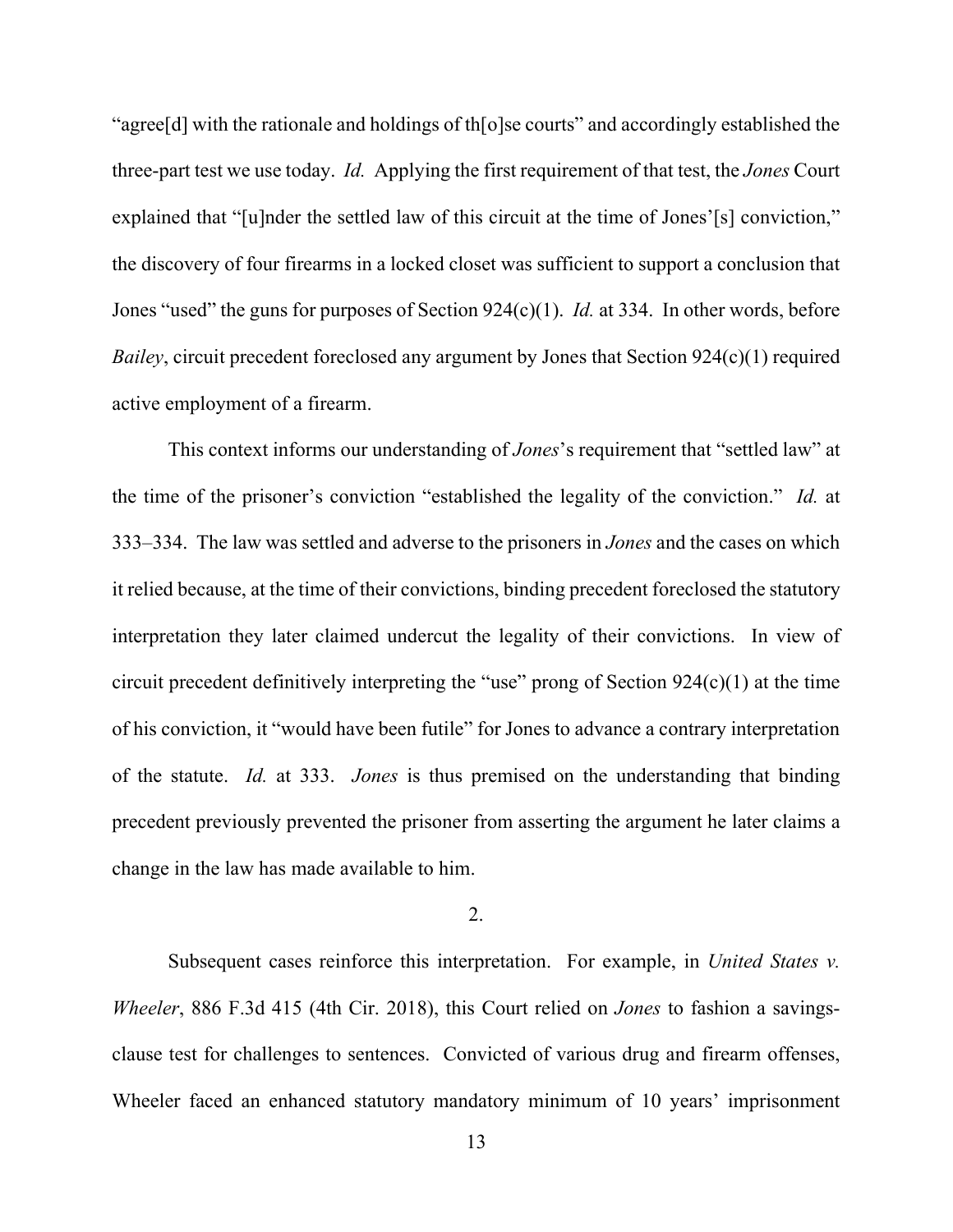based on a prior North Carolina felony drug offense. *Wheeler*, 886 F.3d at 419. When Wheeler was sentenced, our precedent held that "to determine whether a conviction is for a crime punishable by a prison term exceeding one year under North Carolina law, we consider the maximum aggravated sentence that could be imposed for that crime upon a defendant with the worst possible criminal history." *Id.* at 420 (alterations omitted) (quoting *United States v. Harp*, 406 F.3d 242, 246 (4th Cir. 2005)). Though Wheeler himself could have received only 6 to 8 months' imprisonment for his North Carolina conviction, the offense carried a maximum aggravated sentence of 15 months. *Id.* So "any challenge" arguing that Wheeler's North Carolina conviction was not a felony drug offense "would have failed." *Id.* (alterations and internal quotation marks omitted).We later overruled *Harp*, holding instead that "a sentencing court may only consider the maximum possible sentence that the *particular* defendant could have received." *Id.* (quoting *United States v. Kerr*, 737 F.3d 33, 37 (4th Cir. 2013)).

The *Wheeler* Court adapted *Jones*'s first requirement to focus on a prisoner's sentence rather than conviction, requiring that "at the time of sentencing, settled law of this circuit or the Supreme Court established the legality of the sentence." *Id.* at 429. And we found Wheeler satisfied this requirement. It was "undisputed that at the time [Wheeler] was sentenced in February 2008, his sentence was legal pursuant to *Harp*." *Id.* Just as in *Jones*, published circuit precedent at the time foreclosed the argument Wheeler made in his subsequent habeas proceeding.

So too in other cases. In *Lester v. Flournoy*, 909 F.3d 708 (4th Cir. 2018), we held Section 2255 inadequate and ineffective under the *Wheeler* test, finding that when Lester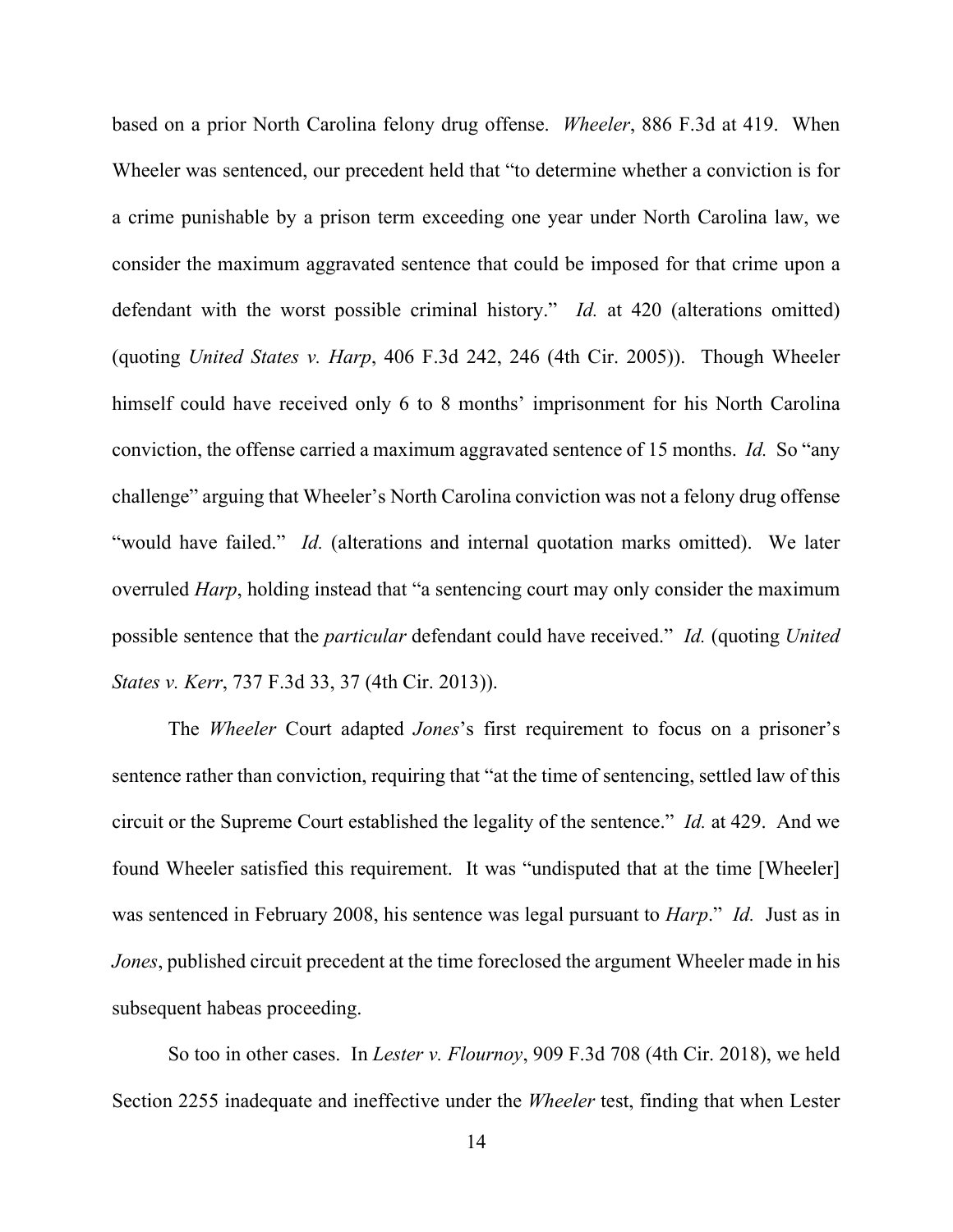was sentenced, "settled precedent established that his past conviction for walkaway escape was a 'crime of violence'" under the Guidelines' career-offender provision. 909 F.3d at 712. In *Braswell v. Smith*, 952 F.3d 441 (4th Cir. 2020), we found that, just as in *Wheeler*, settled law established the validity of the prisoner's sentence because the felony drug offense enhancement was controlled by "[t]he then-prevailing decision of *United States v. Harp*." 952 F.3d at 447. In *Jones v. Zych*, 812 Fed. App. 115 (4th Cir. 2020), the first *Wheeler* requirement was satisfied because Supreme Court precedent permitting judicial factfinding as the basis for a statutorily increased mandatory minimum was "the law of the land at the time of Jones's sentencing." 812 Fed. App. at 120–121. And in *Hahn v*. *Moseley*, 931 F.3d 295 (4th Cir. 2019), we found *Jones*'s "settled law" requirement fulfilled where, at the time of Hahn's convictions, Tenth Circuit law held—contrary to later developments—that multiple charges under Section 924(c) based on a single instance of firearm possession were permissible if they did not contravene the Double Jeopardy Clause. 931 F.3d at 301.

Our consistent treatment of *Jones*'s first requirement and its *Wheeler* analog evinces a focus on whether settled law at the time of the original criminal proceedings foreclosed the argument the prisoner later advances to challenge his conviction or sentence such that raising it earlier was or would have been futile.

## 3.

This reading of *Jones*'s "settled law" requirement is also consonant with Section 2255 and the nature of the habeas remedy. Generally speaking, habeas proceedings are not the time to raise arguments a prisoner could have made, but did not, in the proceedings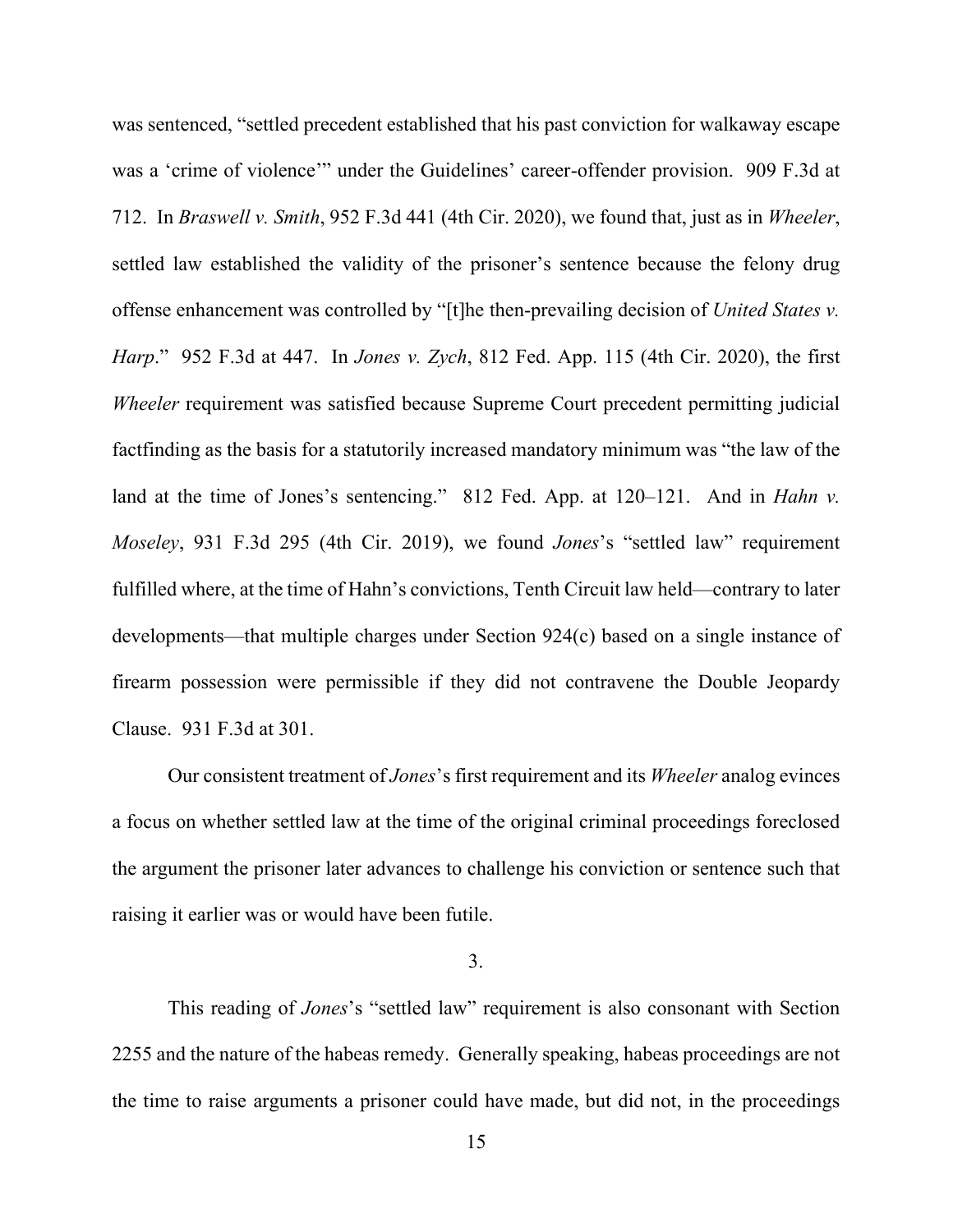culminating in his conviction. Principles of procedural default sharply limit a prisoner's ability to raise on collateral review claims not raised in his initial criminal proceeding or on direct appeal. *See Bousley v. United States*, 523 U.S. 614, 621–624 (1998); *United States v. Frady*, 456 U.S. 152, 167–168 (1982); *see also United States v. Harris*, 991 F.3d 552, 558 (4th Cir. 2021). And the gatekeeping provisions of Section 2255(h) limit second or successive Section 2255 motions to "newly discovered evidence" and "new rule[s] of constitutional law" that were "previously unavailable." 28 U.S.C. § 2255(h); *see also Lester*, 909 F.3d at 710–711. The exclusion of previously available claims from Section 2255's reach compels a similar approach to the savings clause. *See Farkas*, 972 F.3d at 556 (explaining that we have interpreted the savings clause "narrowly" in an effort to avoid "effectively nullify[ing] [Section] 2255's specific limitations" (internal quotation marks omitted)).

The text of the savings clause points in the same direction. As we have observed, "the text juxtapos[es] the terms 'inadequate or ineffective' with the phrase 'to test the legality of [a prisoner's] detention.'" *Id.* at 555 (internal quotation marks omitted). At a minimum, Section 2255 is not inadequate or ineffective to test an argument on an unsettled point of law that the prisoner could have asserted in his original criminal proceeding, on direct appeal, or in his initial Section 2255 motion. *Cf. Wheeler*, 886 F.3d at 429 (requiring that retroactive change in law occur after direct appeal and initial Section 2255 motion to "honor[] the saving clause's requirement that the [Section] 2255 motion be inadequate or ineffective"). Section 2255 would not condone a prisoner's failure to press his argument earlier, and "[i]t is beyond question that [Section] 2255 is not inadequate or ineffective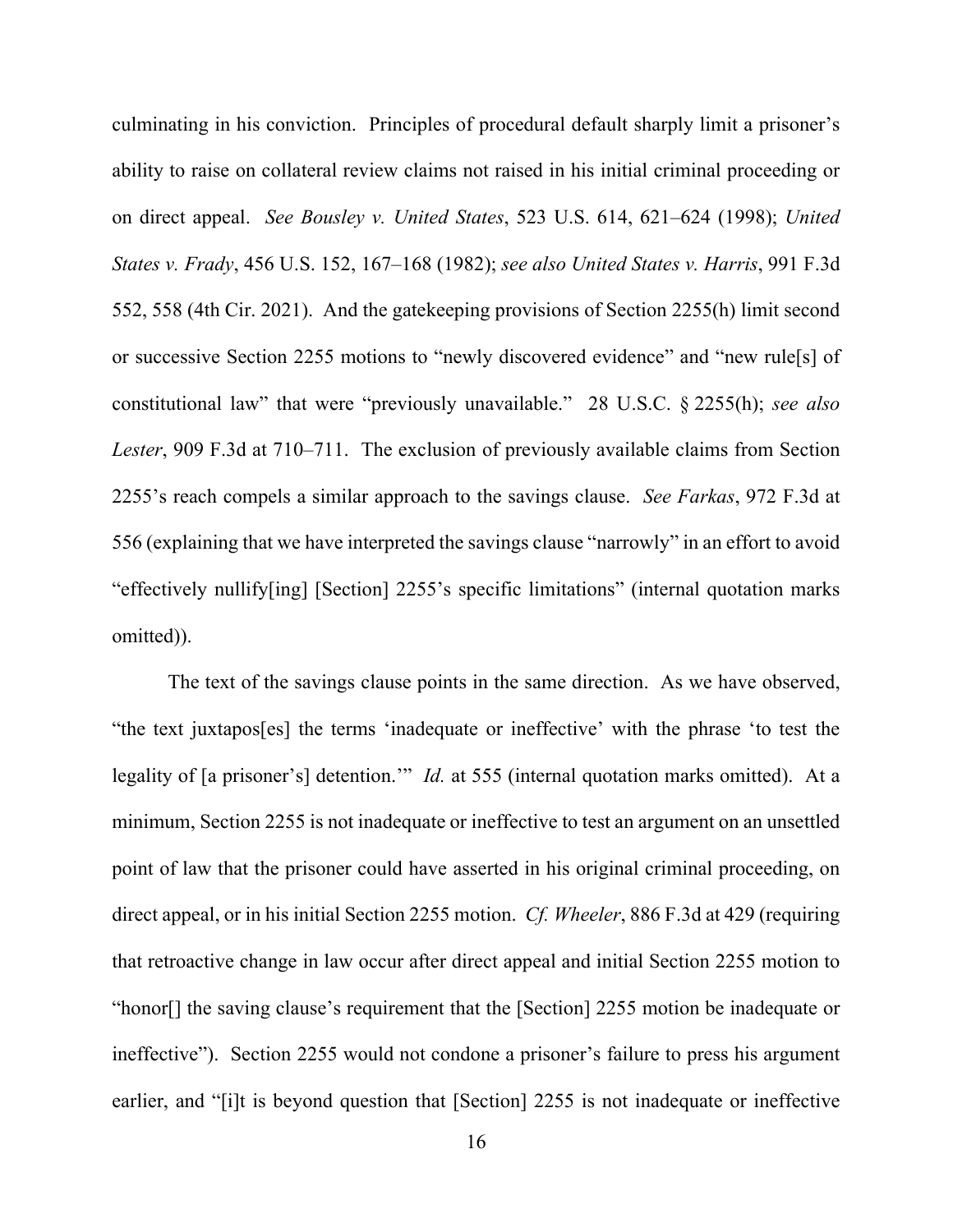merely because an individual is unable to obtain relief under that provision." *In re Jones*, 226 F.3d at 333; *see also Farkas*, 972 F.3d at 555–556. The savings clause "provide[s] only the tightest alleyway to relief." *Lester*, 909 F.3d at 716. And in our Circuit, traversing that alleyway begins with showing that, at the time of the prisoner's original criminal proceeding, binding precedent foreclosed the argument he later seeks to advance in his Section 2241 petition.

### C.

With the proper inquiry in mind, we now undertake it in Marlowe's case. When evaluating claims under the savings clause, "we look to the substantive law of the circuit where a defendant was convicted." *Hahn*, 931 F.3d at 301. Because Marlowe was convicted in the Middle District of Tennessee, we assess the "settled law" of the Sixth Circuit and Supreme Court. *See id.* at 301–302 (applying *Jones* and evaluating whether settled Tenth Circuit law established the legality of the conviction).

In his Section 2241 petition, Marlowe contends that the law in the Sixth Circuit at the time of his January 2006 conviction did not require a showing of but-for causation to support a conviction under the "death results" enhancement of 18 U.S.C. § 242, citing *United States v. Martinez*, 588 F.3d 301 (6th Cir. 2009). Though *Martinez* issued after his conviction and direct appeal—and does not involve a conviction under 18 U.S.C. § 242— Marlowe nonetheless claims that "the Court in *Martinez* was clear that since 1994 it has interpreted a similar statutory provision as only requiring a showing of legal cause." J.A. 16 n.2. This references *Martinez*'s discussion of *United States v. Wiegand*, No. 93-1735, 1994 WL 714347 (6th Cir. Dec. 22, 1994), an unpublished decision that addressed the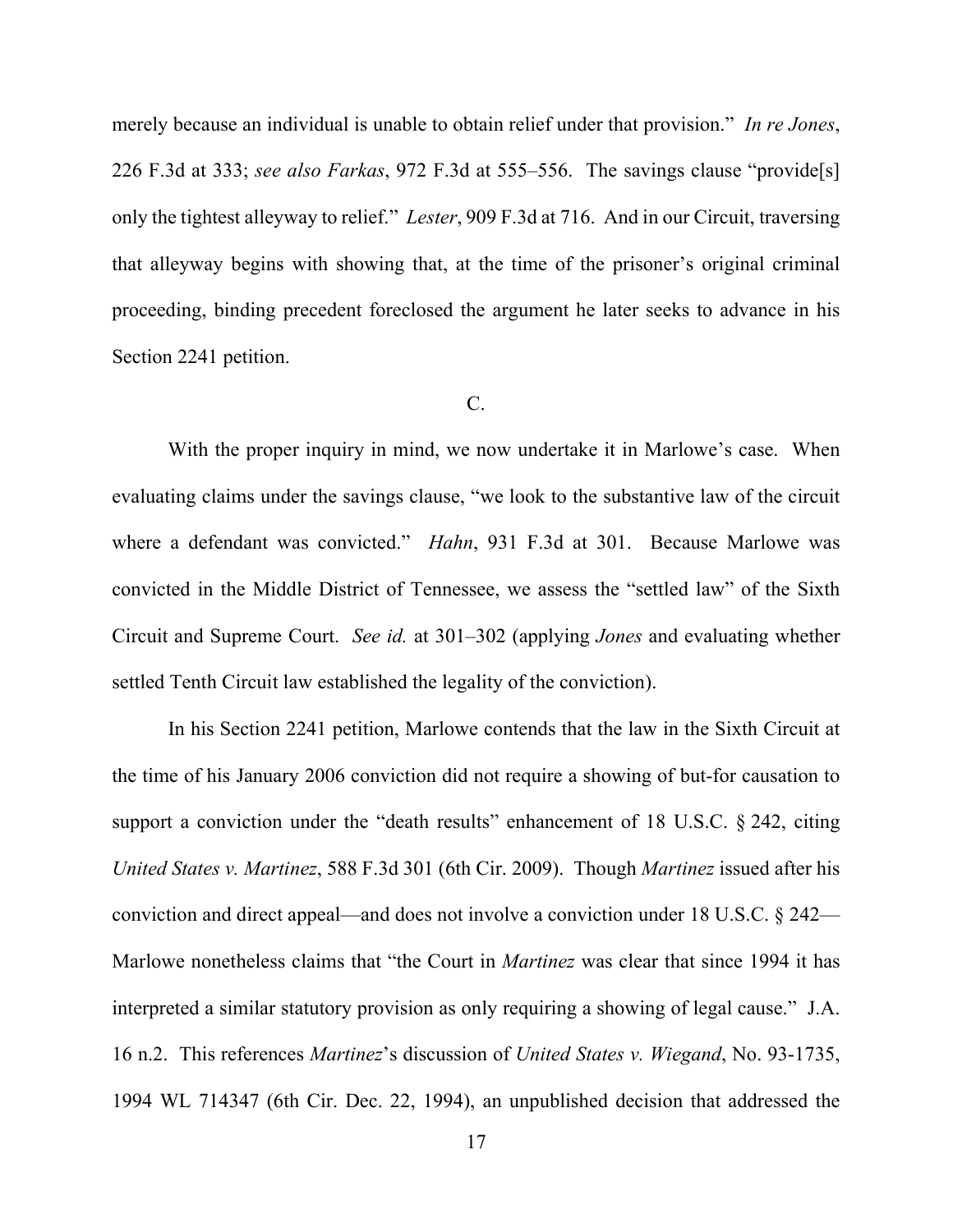causation necessary to show that "bodily injury results" from a violation of 42 U.S.C. § 3631. Citing approvingly to a Fifth Circuit decision construing 18 U.S.C. § 242, the *Wiegand* court upheld the enhanced punishment under 42 U.S.C. § 3631 because the bodily injury that occurred was the natural and foreseeable result of the defendant's statutory violation. *Wiegand*, 1994 WL 714347, at \*2–3.

These cases cannot carry Marlowe's burden to show that binding precedent at the time of his conviction foreclosed an argument that the "death results" enhancement of 18 U.S.C. § 242 requires but-for causation. Most fundamentally, *Martinez* specifically says years after Marlowe's conviction—that the Sixth Circuit "ha[s] not interpreted the 'results in death' language of [Section] 242." 588 F.3d at 318. The law concerning 18 U.S.C. § 242's causation standard could hardly be "settled" if the Sixth Circuit has never interpreted it.

Moreover, in addition to interpreting a different statute, *Wiegand* is an unpublished opinion. At the time of Marlowe's trial (as now) it was "well-established law" in the Sixth Circuit "that unpublished cases are not binding precedent." *Bell v. Johnson*, 308 F.3d 594, 611 (6th Cir. 2002). A nonprecedential decision interpreting a different statute cannot establish "settled law." *Cf. Ham*, 994 F.3d at 693 (rejecting the argument that an "unpublished, non-precedential decision" could "demarcate a change in settled law").

Marlowe could have raised his current objection to the causation jury instruction at trial. He has not shown that doing so "would have been futile" under binding Sixth Circuit precedent. *In re Jones*, 226 F.3d at 333. He therefore has not satisfied the first requirement of the *Jones* test for invoking the savings clause of Section 2255(e).